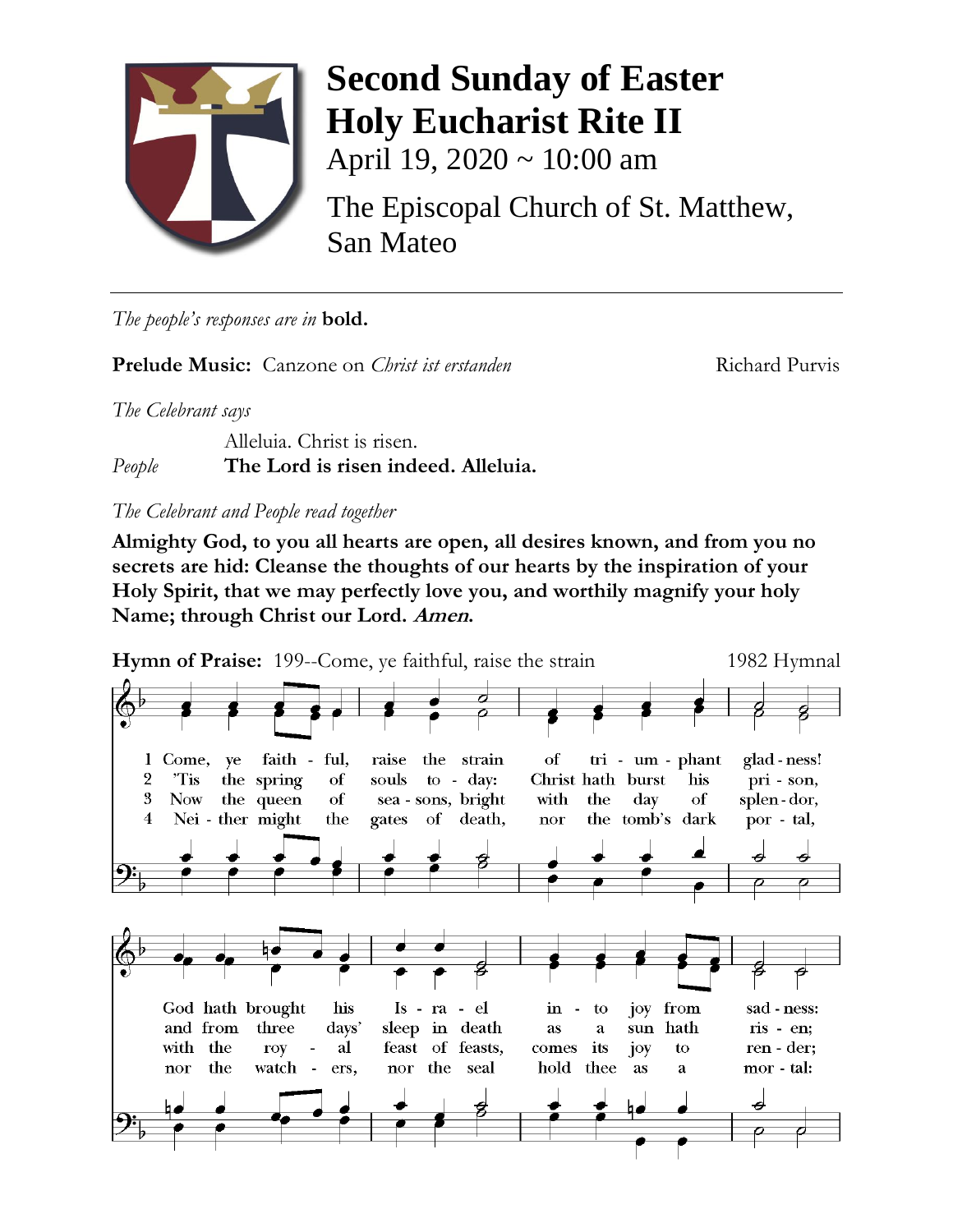

## **The Collect of the Day**

| Celebrant | The Lord be with you. |
|-----------|-----------------------|
| People    | And also with you.    |
| Celebrant | Let us pray.          |

Almighty and everlasting God, who in the Paschal mystery established the new covenant of reconciliation: Grant that all who have been reborn into the fellowship of Christ's Body may show forth in their lives what they profess by their faith; through Jesus Christ our Lord, who lives and reigns with you and the Holy Spirit, one God, for ever and ever. **Amen***.*

## **The Lessons**

Peter, standing with the eleven, raised his voice and addressed the crowd, "Jesus of Nazareth, a man attested to you by God with deeds of power, wonders, and signs that God did through him among you, as you yourselves know—this man, handed over to you according to the definite plan and foreknowledge of God, you crucified and killed by the hands of those outside the law. But God raised him up, having freed him from death, because it was impossible for him to be held in its power. For David says concerning him,

**First Reading** Acts 2:14a, 22-32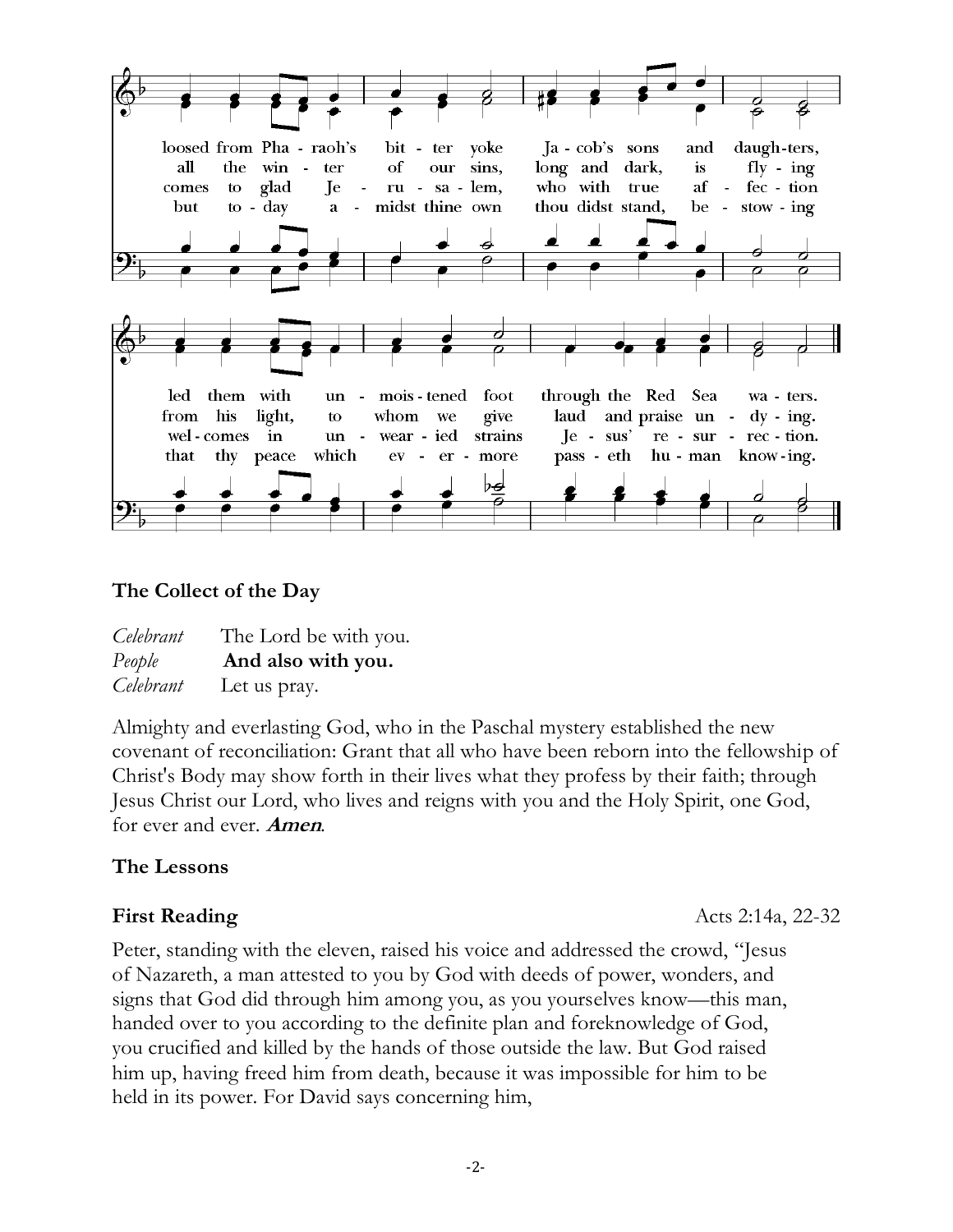'I saw the Lord always before me, for he is at my right hand so that I will not be shaken; therefore my heart was glad, and my tongue rejoiced; moreover my flesh will live in hope. For you will not abandon my soul to Hades, or let your Holy One experience corruption. You have made known to me the ways of life; you will make me full of gladness with your presence.'

"Fellow Israelites, I may say to you confidently of our ancestor David that he both died and was buried, and his tomb is with us to this day. Since he was a prophet, he knew that God had sworn with an oath to him that he would put one of his descendants on his throne. Foreseeing this, David spoke of the resurrection of the Messiah, saying,

> 'He was not abandoned to Hades, nor did his flesh experience corruption.'

This Jesus God raised up, and of that all of us are witnesses."

| Reader | The Word of the Lord. |
|--------|-----------------------|
| People | Thanks be to God.     |

## **Psalm** 16

1 Protect me, O God, for I take refuge in you; \* I have said to the Lord, "You are my Lord, my good above all other."

2 All my delight is upon the godly that are in the land,  $*$ upon those who are noble among the people.

3 But those who run after other gods \* shall have their troubles multiplied.

4 Their libations of blood I will not offer, \* nor take the names of their gods upon my lips.

5 O Lord, you are my portion and my cup;  $*$ it is you who uphold my lot.

6 My boundaries enclose a pleasant land; \* indeed, I have a goodly heritage.

7 I will bless the Lord who gives me counsel; \* my heart teaches me, night after night.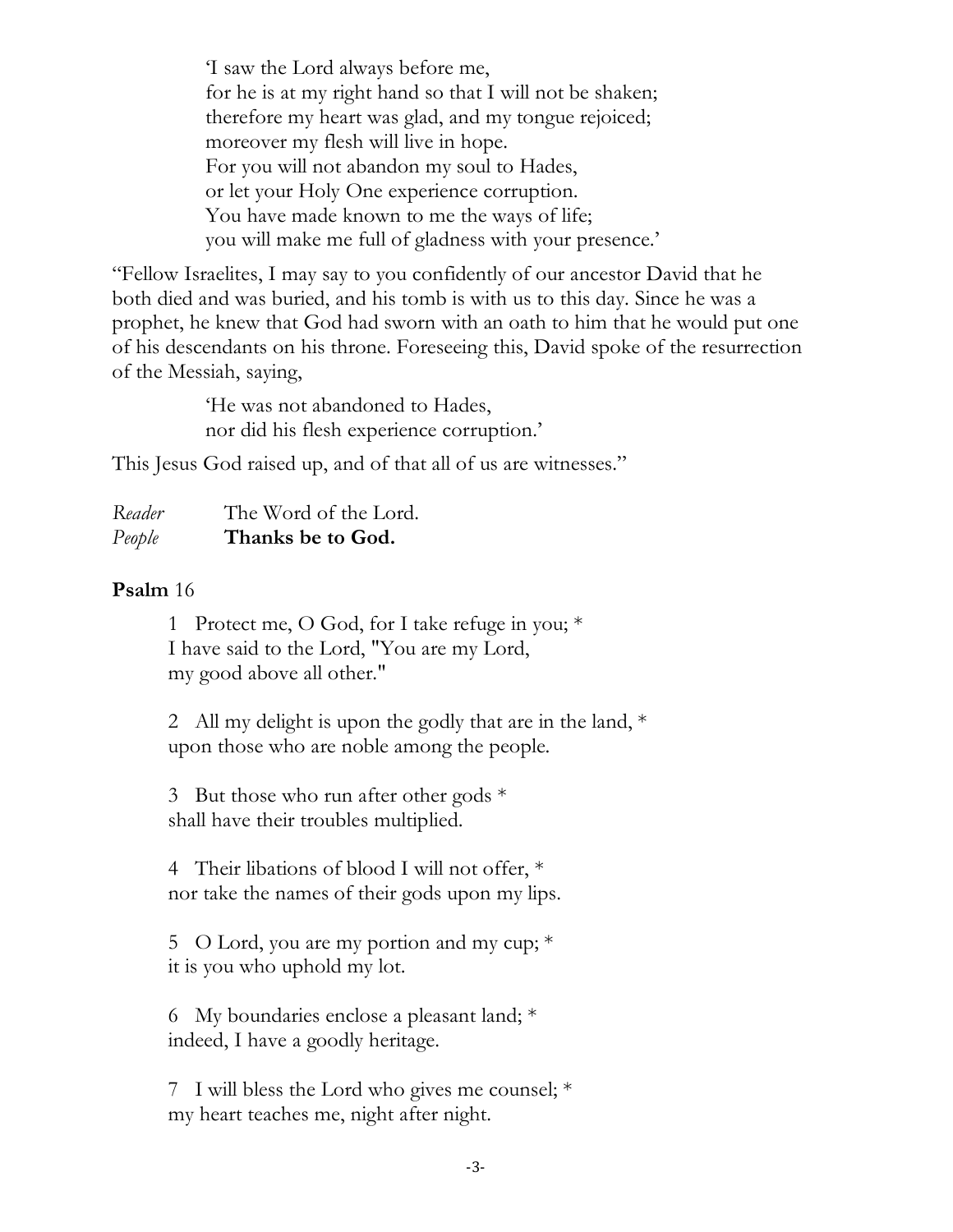8 I have set the Lord always before me; \* because he is at my right hand I shall not fall.

9 My heart, therefore, is glad, and my spirit rejoices; \* my body also shall rest in hope.

10 For you will not abandon me to the grave, \* nor let your holy one see the Pit.

11 You will show me the path of life; \* in your presence there is fullness of joy, and in your right hand are pleasures for evermore.

## **Second Reading** 1 Peter 1:3-9

Blessed be the God and Father of our Lord Jesus Christ! By his great mercy he has given us a new birth into a living hope through the resurrection of Jesus Christ from the dead, and into an inheritance that is imperishable, undefiled, and unfading, kept in heaven for you, who are being protected by the power of God through faith for a salvation ready to be revealed in the last time. In this you rejoice, even if now for a little while you have had to suffer various trials, so that the genuineness of your faith--being more precious than gold that, though perishable, is tested by fire--may be found to result in praise and glory and honor when Jesus Christ is revealed. Although you have not seen him, you love him; and even though you do not see him now, you believe in him and rejoice with an indescribable and glorious joy, for you are receiving the outcome of your faith, the salvation of your souls.

| Reader | The Word of the Lord. |
|--------|-----------------------|
| People | Thanks be to God.     |

## **At the Sequence, all sing the Celtic Alleluia**

Cantor Verses: Christ our Passover is sacrificed for us; \*therefore let us keep the feast. This is the day the Lord has made; \*we will rejoice and be glad in it.

**Holy Gospel** John 20:19-31

*Celebrant* The Holy Gospel of our Lord Jesus Christ according to John. *People* **Glory to you, Lord Christ.**

When it was evening on that day, the first day of the week, and the doors of the house where the disciples had met were locked for fear of the Jews, Jesus came and stood among them and said, "Peace be with you." After he said this, he showed them his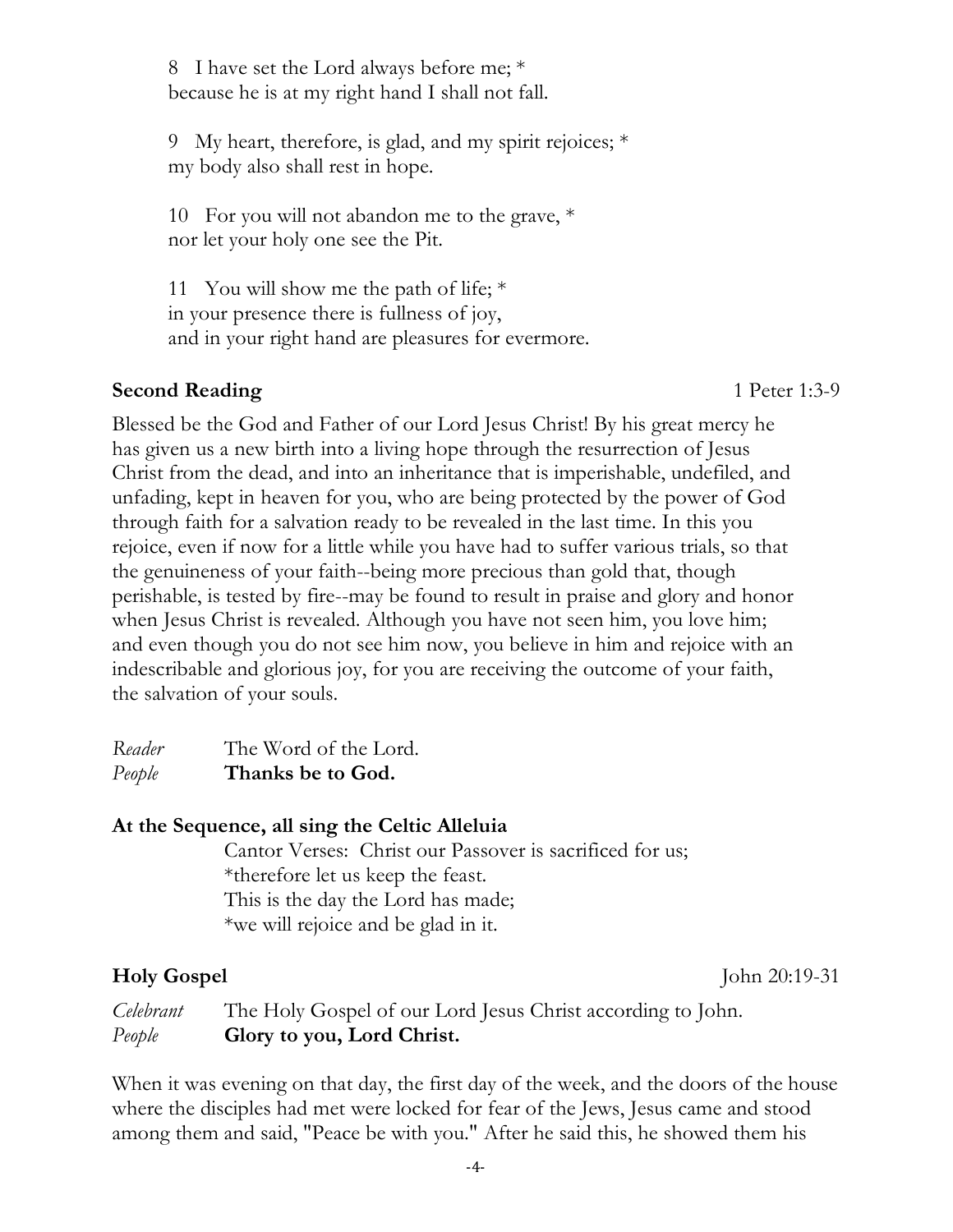hands and his side. Then the disciples rejoiced when they saw the Lord. Jesus said to them again, "Peace be with you. As the Father has sent me, so I send you." When he had said this, he breathed on them and said to them, "Receive the Holy Spirit. If you forgive the sins of any, they are forgiven them; if you retain the sins of any, they are retained."

But Thomas (who was called the Twin), one of the twelve, was not with them when Jesus came. So the other disciples told him, "We have seen the Lord." But he said to them, "Unless I see the mark of the nails in his hands, and put my finger in the mark of the nails and my hand in his side, I will not believe."

A week later his disciples were again in the house, and Thomas was with them. Although the doors were shut, Jesus came and stood among them and said, "Peace be with you." Then he said to Thomas, "Put your finger here and see my hands. Reach out your hand and put it in my side. Do not doubt but believe." Thomas answered him, "My Lord and my God!" Jesus said to him, "Have you believed because you have seen me? Blessed are those who have not seen and yet have come to believe."

Now Jesus did many other signs in the presence of his disciples, which are not written in this book. But these are written so that you may come to believe that Jesus is the Messiah, the Son of God, and that through believing you may have life in his name.

## *Celebrant* The Gospel of the Lord. *People* **Praise to you, Lord Christ.**

**The Sermon** The Rev. Jay Sapaen Watan

## **The Nicene Creed**

We believe in one God, the Father, the Almighty, maker of heaven and earth, of all that is, seen and unseen. We believe in one Lord, Jesus Christ, the only Son of God, eternally begotten of the Father, God from God, Light from Light, true God from true God, begotten, not made, of one Being with the Father. Through him all things were made. For us and for our salvation he came down from heaven: by the power of the Holy Spirit he became incarnate from the Virgin Mary,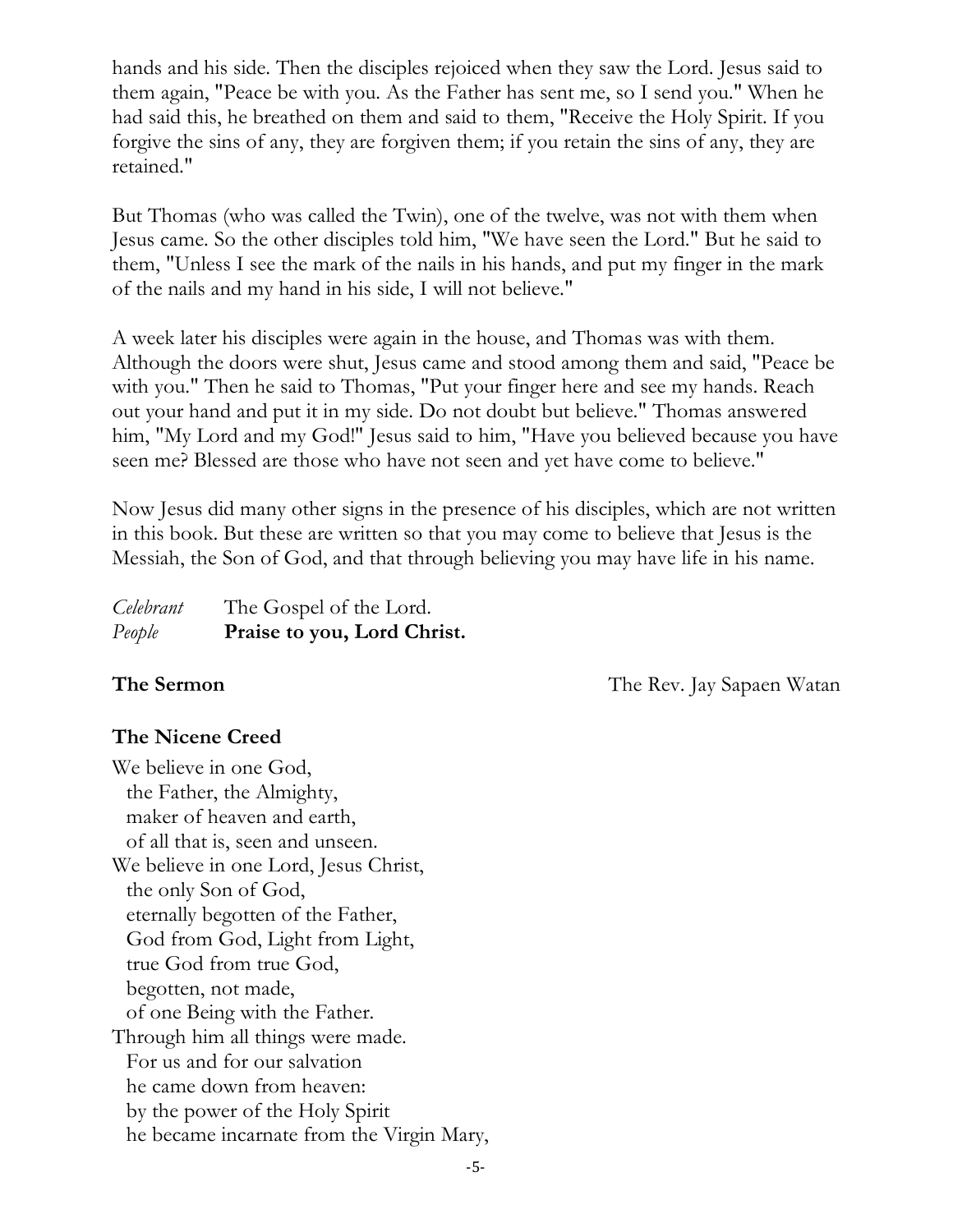and was made man. For our sake he was crucified under Pontius Pilate; he suffered death and was buried. On the third day he rose again in accordance with the Scriptures; he ascended into heaven and is seated at the right hand of the Father. He will come again in glory to judge the living and the dead, and his kingdom will have no end. We believe in the Holy Spirit, the Lord, the giver of life, who proceeds from the Father and the Son. With the Father and the Son he is worshiped and glorified. He has spoken through the Prophets. We believe in one holy catholic and apostolic Church. We acknowledge one baptism for the forgiveness of sins. We look for the resurrection of the dead, and the life of the world to come. Amen.

## **The Prayers of the People (Form III)**

Father, we pray for your holy Catholic Church; **That we all may be one.**

Grant that every member of the Church may truly and humbly serve you; **That your Name may be glorified by all people.**

We pray for all bishops, priests, and deacons; **That they may be faithful ministers of your Word and Sacraments.**

We pray for all who govern and hold authority in the nations of the world; **That there may be justice and peace on the earth.**

Give us grace to do your will in all that we undertake; **That our works may find favor in your sight.**

Have compassion on those who suffer from any grief or trouble; especially those affected by the Coronavirus.

**That they may be delivered from their distress.**

We pray for [ Ken Dawson and the residents and staff at The Lodge, Vancouver, for Mitch Thurston and his family, and all those on our parish prayer list.

We commend to your gracious care all members of our armed forces at home or abroad, our government employees serving overseas, and their families.

Give to the departed [, especially \_\_\_\_\_\_\_\_\_\_\_\_\_\_\_, ] eternal rest; **Let light perpetual shine upon them.**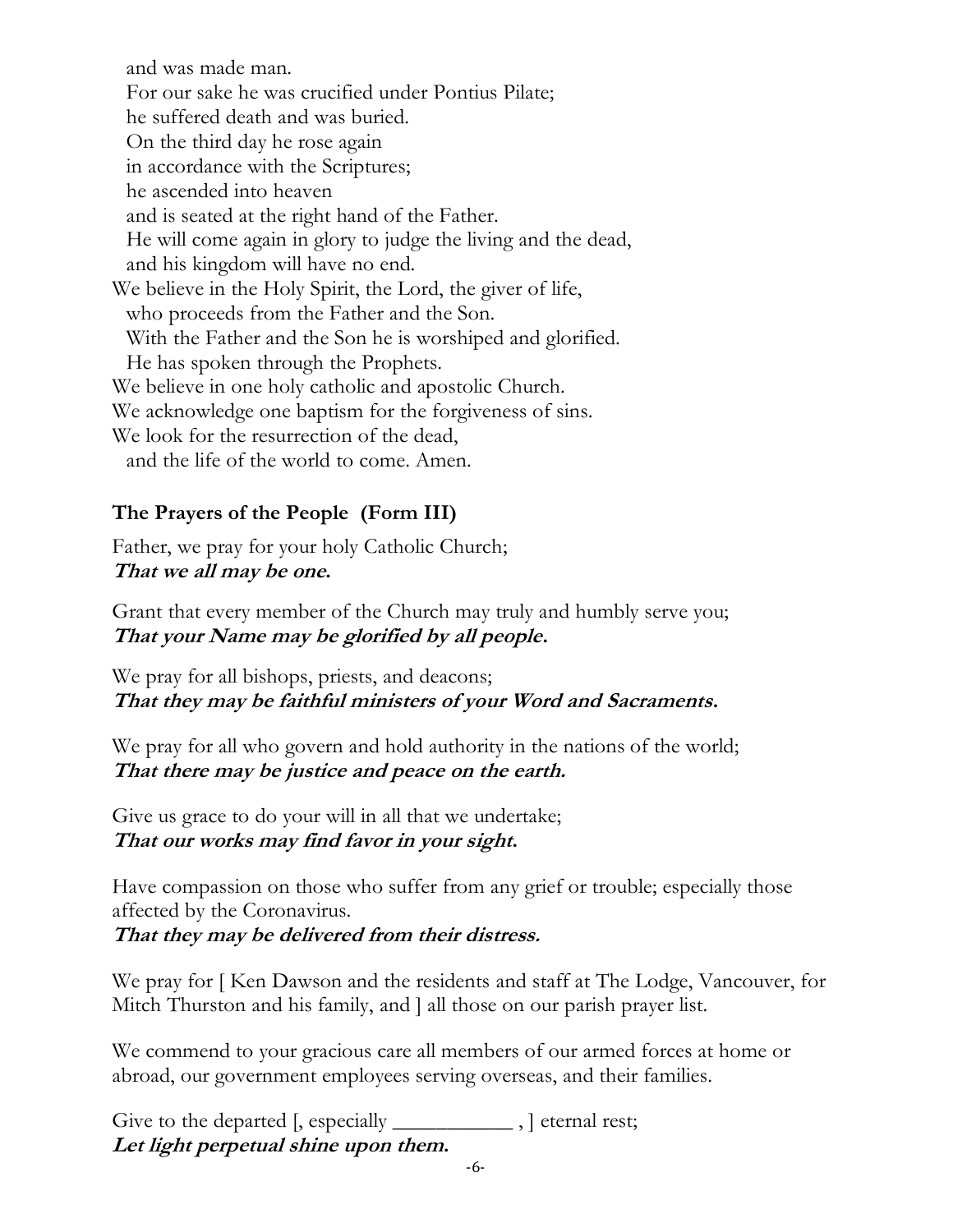We praise you for your saints who have entered into joy; **May we also come to share in your heavenly kingdom.**

We pray for peace in the world.

We pray for all victims and perpetrators of violence.

We pray for all who suffer.

We give thanks for caregivers and all who work for peace.

In the Anglican Cycle of Prayer, we pray for the Church of Ireland.

Let us pray for our own needs and those of others.

*Silence; the People may add their own petitions. The Celebrant adds a concluding Collect.*

## *Celebrant*

For yours is the majesty, O Father, Son, and Holy Spirit; yours is the kingdom and the power and the glory, now and for ever. **Amen.**

## **The Peace**

| Celebrant | The peace of the Lord be always with you. |
|-----------|-------------------------------------------|
| People    | And also with you.                        |

## **Blessings**

## **The Holy Communion**

## **Offertory Sentence**

## **Offertory Hymn**

193—That Easter day with joy was bright 1982 Hymnal

| ∙          |               |                        |       |              |                       |                               |                    |
|------------|---------------|------------------------|-------|--------------|-----------------------|-------------------------------|--------------------|
| 1 That     | Eas           | ter<br>٠               | dav   | with         | joy                   | bright,<br>was                | the                |
| 2 His      | ris           | en<br>$\blacksquare$   | flesh | with         | ra<br>$\sim$          | diance glowed;                | his                |
| $3\quad$ O | -le           | sus,<br>$\blacksquare$ | King  | of           | gen<br>$\blacksquare$ | tle - ness,                   | do                 |
| $4\quad$ O | $_{\rm Lord}$ | of                     | all,  | with         | <b>us</b>             | bide<br>$\blacksquare$<br>a - | $\mathbf{\dot{m}}$ |
| $5$ All    | praise,       | O                      | ris   | en<br>$\sim$ | $_{\rm Lord,}$        | give<br>we                    | to                 |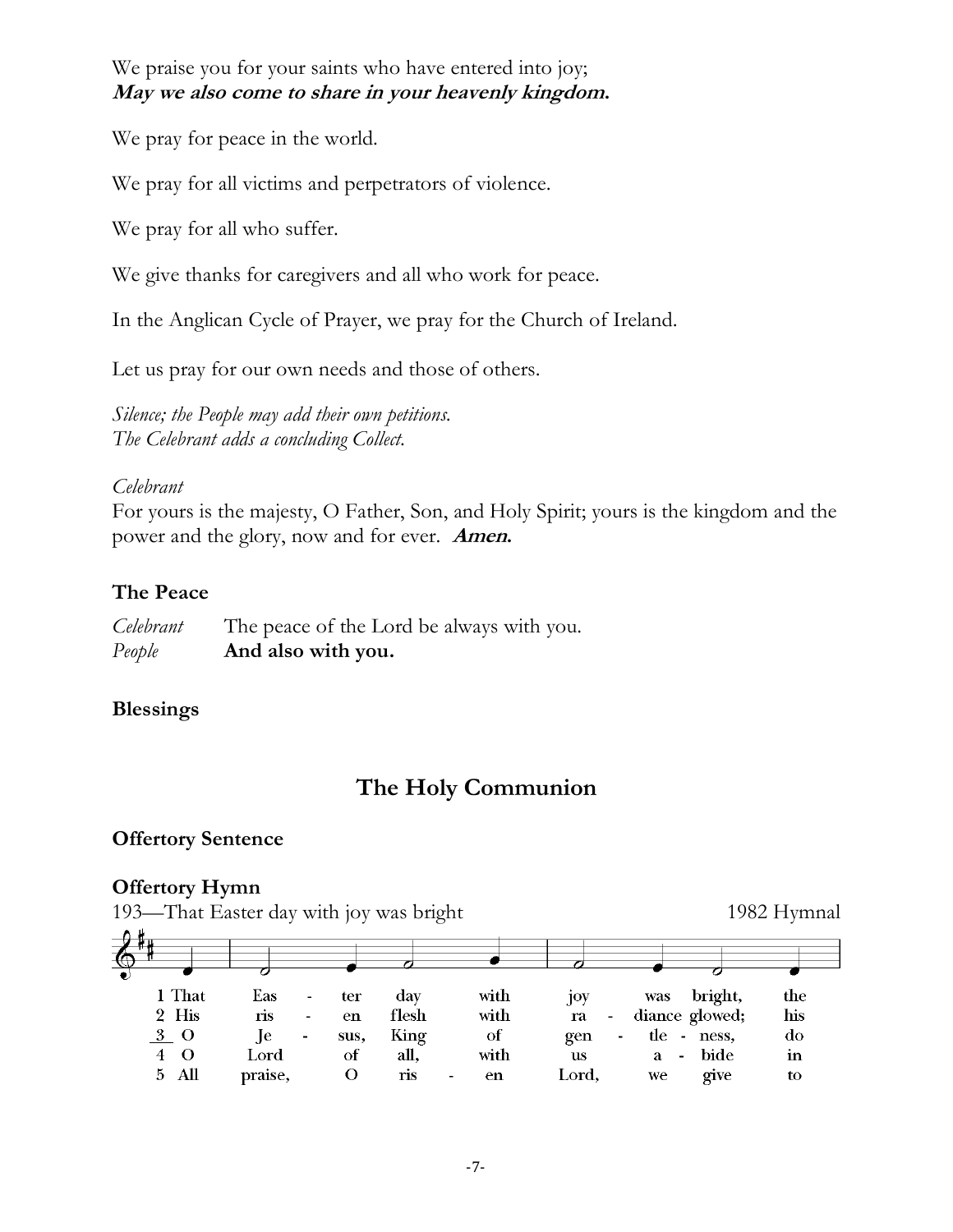| sun                                                                                                | shone<br>out                                                                | with                                 | Θ<br>fair - er light,                                                   | when,                                                                                                                                             | their long - ing<br>to.                                                                                                           |
|----------------------------------------------------------------------------------------------------|-----------------------------------------------------------------------------|--------------------------------------|-------------------------------------------------------------------------|---------------------------------------------------------------------------------------------------------------------------------------------------|-----------------------------------------------------------------------------------------------------------------------------------|
| 3 thou<br>this<br>$\overline{4}$<br>5 thee,                                                        | 2 wound - ed hands<br>$thy - self$<br>joy<br>our<br>who, dead,              | and<br>our<br>ful<br>$\sim$<br>$a -$ | feet<br>hearts<br>Eas - ter - tide;<br>gain                             | he showed;<br>those<br>that<br>pos - sess<br>from<br>dost live;<br>to                                                                             | their sol - emn<br>scars<br>may give thee<br>we<br>wea - pon<br>ev - ery<br>the<br>God<br>- Fa - ther                             |
|                                                                                                    |                                                                             |                                      |                                                                         |                                                                                                                                                   | 7                                                                                                                                 |
| eyes<br>$\overline{2}$<br>wit<br>$\overline{\phantom{a}}$<br>$3 \text{ all}$<br>4 death<br>$5$ e - | re - stored,<br>gave<br>ness<br>days<br>our<br>wield<br>can<br>qual praise, | the a<br>that<br>the<br>thine<br>and | $-$ pos $-$ tles<br>Christ<br>was<br>will -<br>ing<br>own<br>God<br>the | their<br>saw<br>$\dot{\rm ns}$<br>en<br>$\qquad \qquad -$<br>tri<br>bute<br>$\blacksquare$<br>re - deemed<br>for<br>Ho<br>$-1y$<br>$\blacksquare$ | en Lord.<br>ris<br>$\blacksquare$<br>the grave.<br>from<br>our praise.<br>of<br>er shield.<br>ev<br>$\sim$<br>Ghost,<br>we raise. |

*The Celebrant continues*

|           | The Lord be with you.                      |
|-----------|--------------------------------------------|
| People    | And also with you.                         |
| Celebrant | Lift up your hearts.                       |
| People    | We lift them to the Lord.                  |
| Celebrant | Let us give thanks to the Lord our God.    |
| People    | It is right to give God thanks and praise. |

It is right, and a good and joyful thing, always and everywhere to give thanks to you, Father Almighty, Creator of heaven and earth.

But chiefly are we bound to praise you for the glorious resurrection of your Son Jesus Christ our Lord; for he is the true Paschal Lamb, who was sacrificed for us, and has taken away the sin of the world. By his death he has destroyed death, and by his rising to life again he has won for us everlasting life.

Therefore we praise you, joining our voices with Angels and Archangels and with all the company of heaven, who for ever sing this hymn to proclaim the glory of your Name:

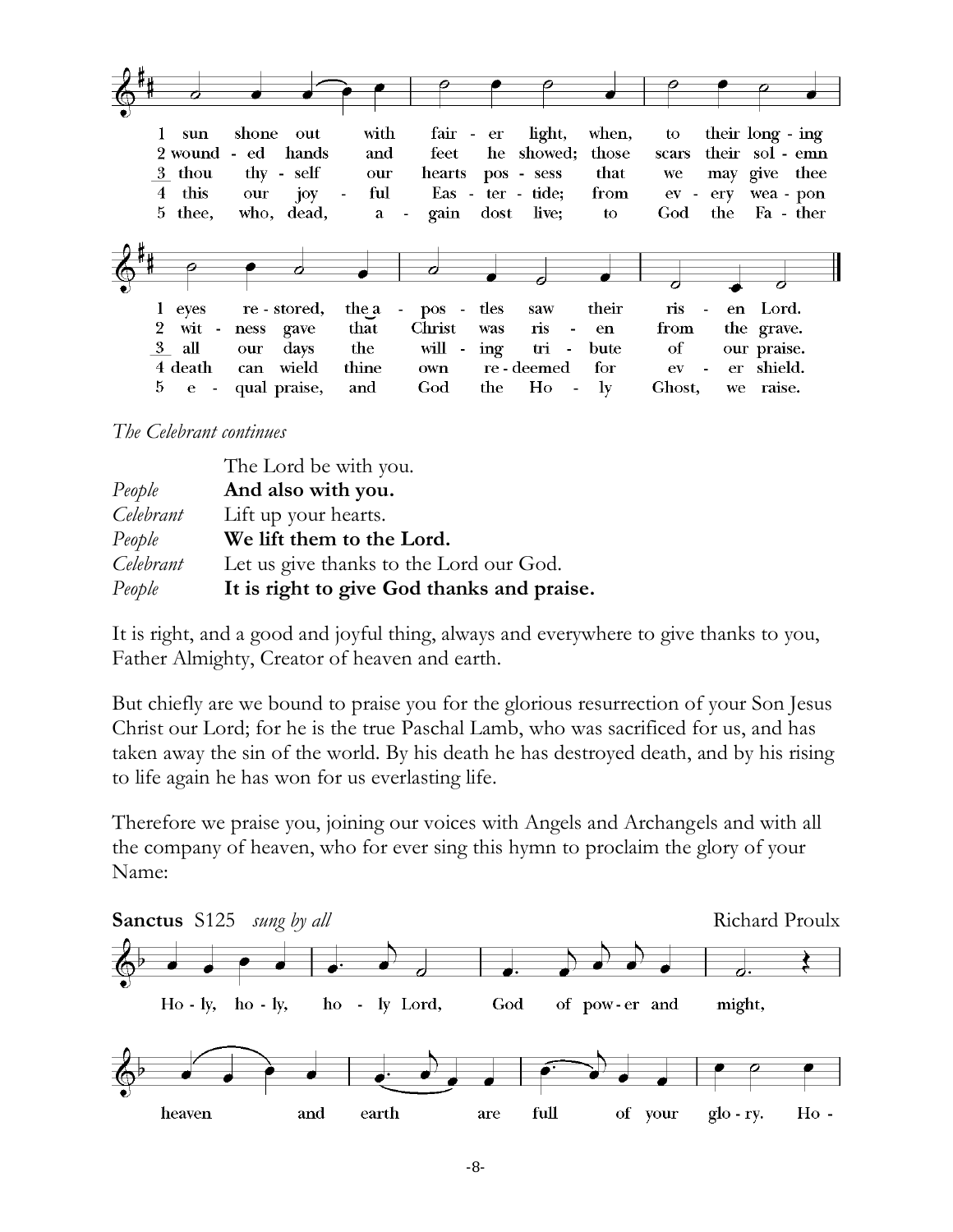

We give thanks to you, O God, for the goodness and love which you have made known to us in creation; in the calling of Israel to be your people; in your Word spoken through the prophets; and above all in the Word made flesh, Jesus, your Son. For in these last days you sent him to be incarnate from the Virgin Mary, to be the Savior and Redeemer of the world. In him, you have delivered us from evil, and made us worthy to stand before you. In him, you have brought us out of error into truth, out of sin into righteousness, out of death into life.

On the night before he died for us, our Lord Jesus Christ took bread; and when he had given thanks to you, he broke it, and gave it to his disciples, and said, "Take, eat: This is my Body, which is given for you. Do this for the remembrance of me."

After supper he took the cup of wine; and when he had given thanks, he gave it to them, and said, "Drink this, all of you: This is my Blood of the new Covenant, which is shed for you and for many for the forgiveness of sins. Whenever you drink it, do this for the remembrance of me." Therefore, according to his command, O Father,

## *Celebrant and People*

**We remember his death, We proclaim his resurrection, We await his coming in glory;**

And we offer our sacrifice of praise and thanksgiving to you, O Lord of all; presenting to you, from your creation, this bread and this wine.

We pray you, gracious God, to send your Holy Spirit upon these gifts that they may be the Sacrament of the Body of Christ and his Blood of the new Covenant. Unite us to your Son in his sacrifice, that we may be acceptable through him, being sanctified by the Holy Spirit.

In the fullness of time, put all things in subjection under your Christ, and bring us to that heavenly country where, with all your saints, we may enter the everlasting heritage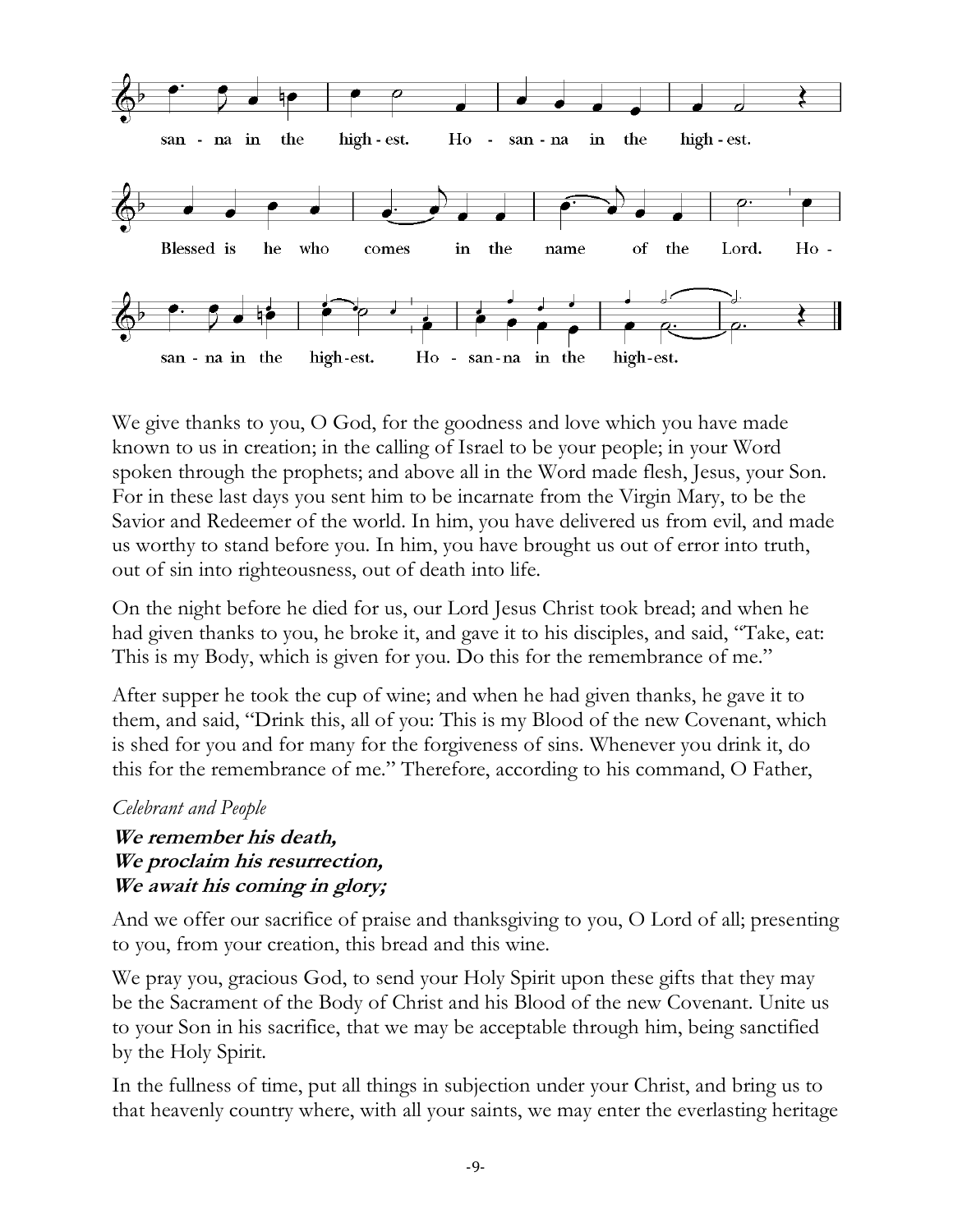of your sons and daughters; through Jesus Christ our Lord, the firstborn of all creation, the head of the Church, and the author of our salvation.

By him, and with him, and in him, in the unity of the Holy Spirit all honor and glory is yours, Almighty Father, now and for ever. **Amen.**

## *The Celebrant then continues*

As our Savior Christ has taught us, we are bold to say,

### *People and Celebrant*

**Our Father, who art in heaven, hallowed be thy Name, thy kingdom come, thy will be done, on earth as it is in heaven. Give us this day our daily bread And forgive us our trespasses, as we forgive those who trespass against us. And lead us not into temptation, but deliver us from evil. For thine is the kingdom, and the power, and the glory, for ever and ever. Amen.**

## **The Breaking of the Bread**

*The Celebrant breaks the consecrated Bread. A period of silence is kept.*

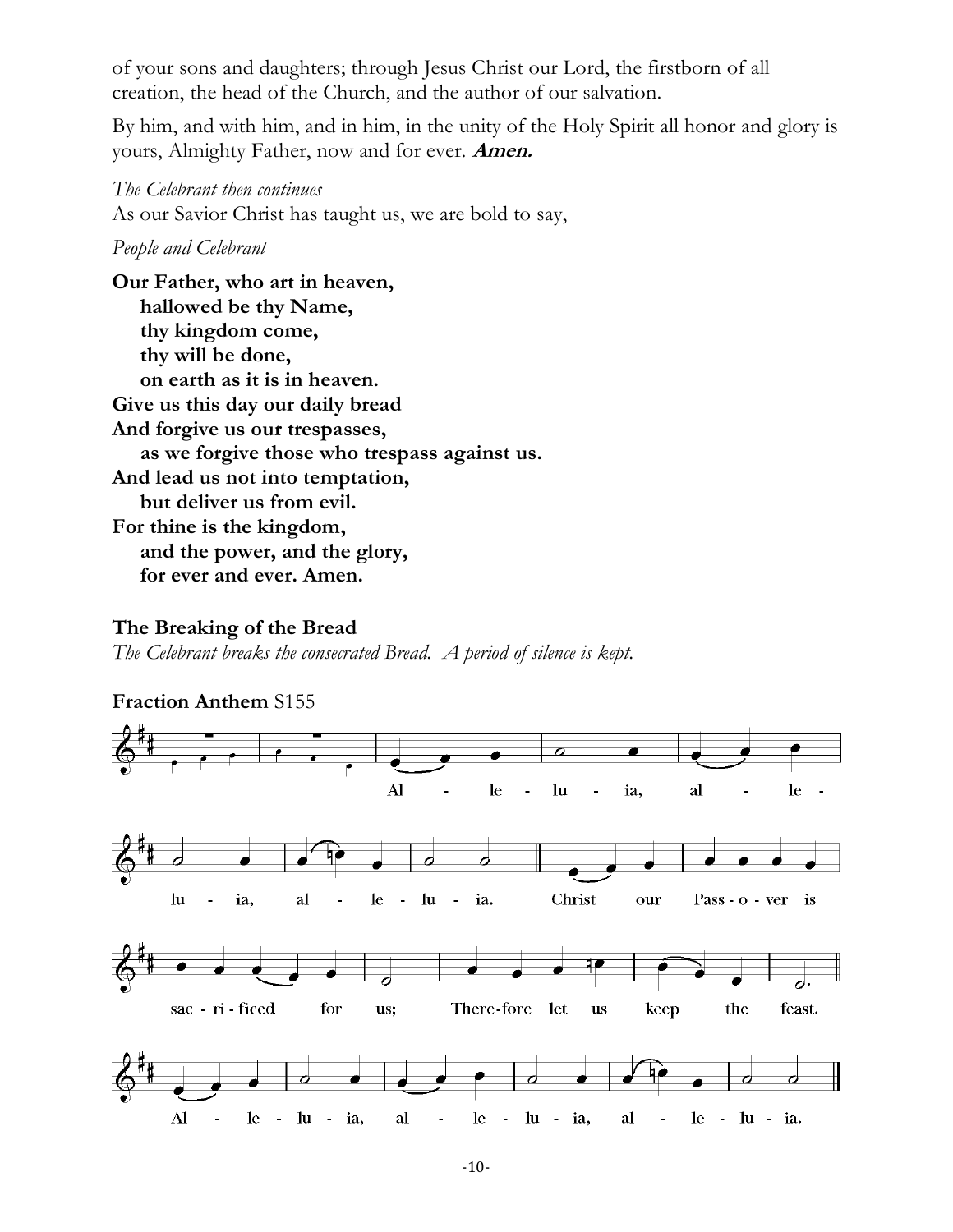*The Celebrant says* The Gifts of God for the People of God.

*After Communion, the Celebrant says* Let us pray.

## *Celebrant and People*

**Eternal God, heavenly Father, you have graciously accepted us as living members of your Son our Savior Jesus Christ, and you have fed us with spiritual food in the Sacrament of his Body and Blood. Send us now into the world in peace, and grant us strength and courage to love and serve you with gladness and singleness of heart; through Christ our Lord. Amen.**

## **Benediction**

## **Announcements**

### **Closing Hymn** 204—Now the green blade riseth 1982 Hymnal **Now** green blade ris - eth from bur - ied  $\mathbf{1}$ the the grain,  $\overline{2}$ In the grave they laid him, Love whom had slain, hate 3 Forth he came like the at Eas - ter, ris - en grain, 4 When our hearts are  $win - try,$ griev - ing, or  $\mathbf{m}$ pain, wheat dark earth days that  $\mathbf{m}$ man - y has lain; think that would wake ing nev - er he  $\bf a$ gain, he that for three days the grave had lain, in thy touch can call **us** back to life a gain, love **lives**  $\mathbf{a}$ gain, that with the dead has been: laid like that sleeps  $\mathbf{in}$ the earth grain  $\mathbf{u}$ seen: quick from the dead my  $ris -$ Lord en is seen: fields of our hearts that dead and bare have been: Refrain Love is come a  $\mathbb{Z}^2$ gain like wheat that spring - eth green.